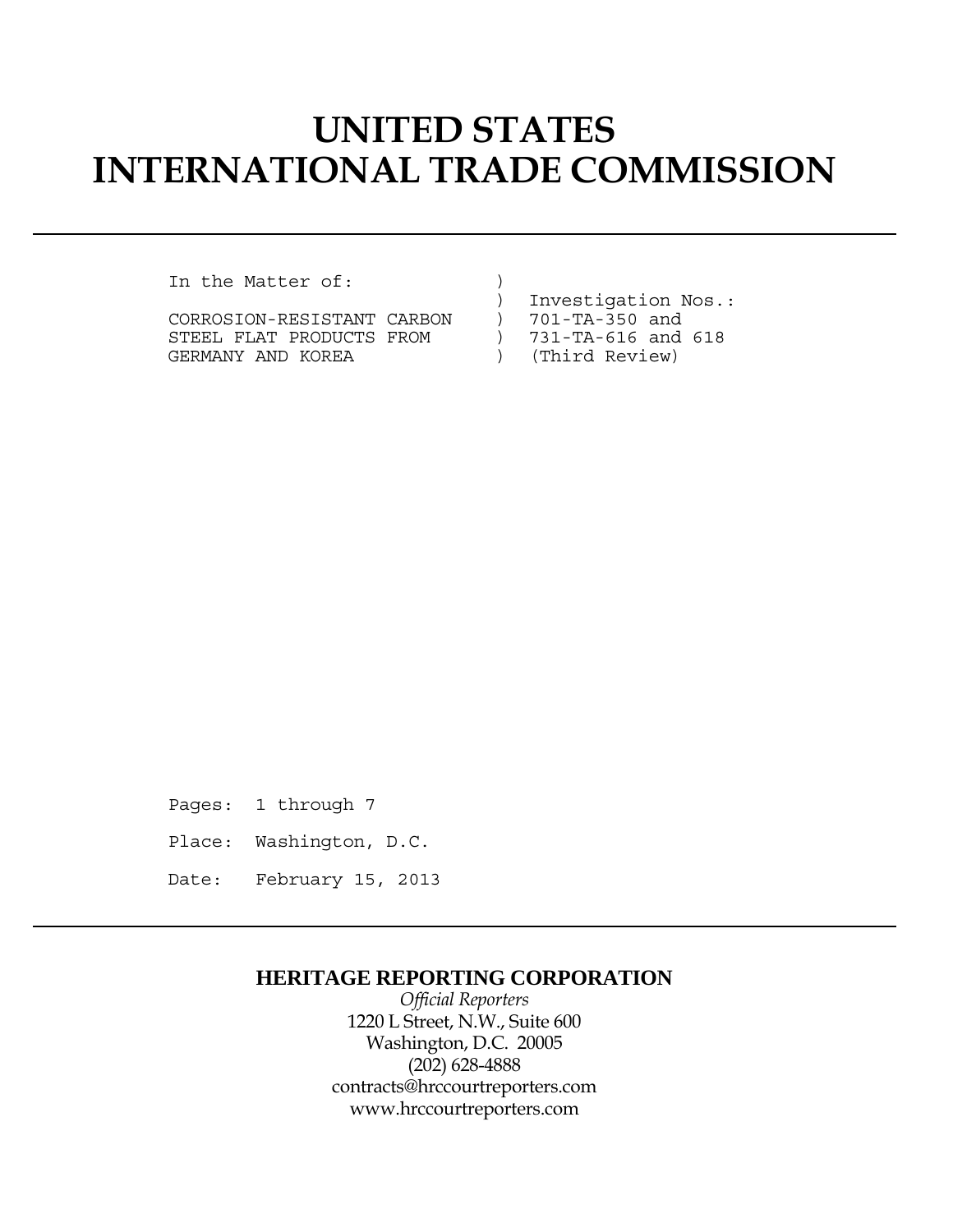#### THE UNITED STATES INTERNATIONAL TRADE COMMISSION

| In the Matter of:          |                     |
|----------------------------|---------------------|
|                            | Investigation Nos.: |
| CORROSION-RESISTANT CARBON | 701-TA-350 and      |
| STEEL FLAT PRODUCTS FROM   | 731-TA-616 and 618  |
| GERMANY AND KOREA          | (Third Review)      |

 Friday, February 15, 2013

 Room 101 U.S. International Trade Commission 500 E Street, S.W. Washington, D.C.

 The meeting commenced, pursuant to Notice, at 11:04 a.m., before the Commissioners of the United States International Trade Commission, the Honorable IRVING A. WILLIAMSON, Chairman, presiding.

APPEARANCES:

On Behalf of the International Trade Commission:

Commissioners:

 IRVING A. WILLIAMSON, CHAIRMAN (presiding) DANIEL R. PEARSON, COMMISSIONER SHARA L. ARANOFF, COMMISSIONER DEAN A. PINKERT, COMMISSIONER (via telephone) DAVID S. JOHANSON, COMMISSIONER MEREDITH M. BROADBENT, COMMISSIONER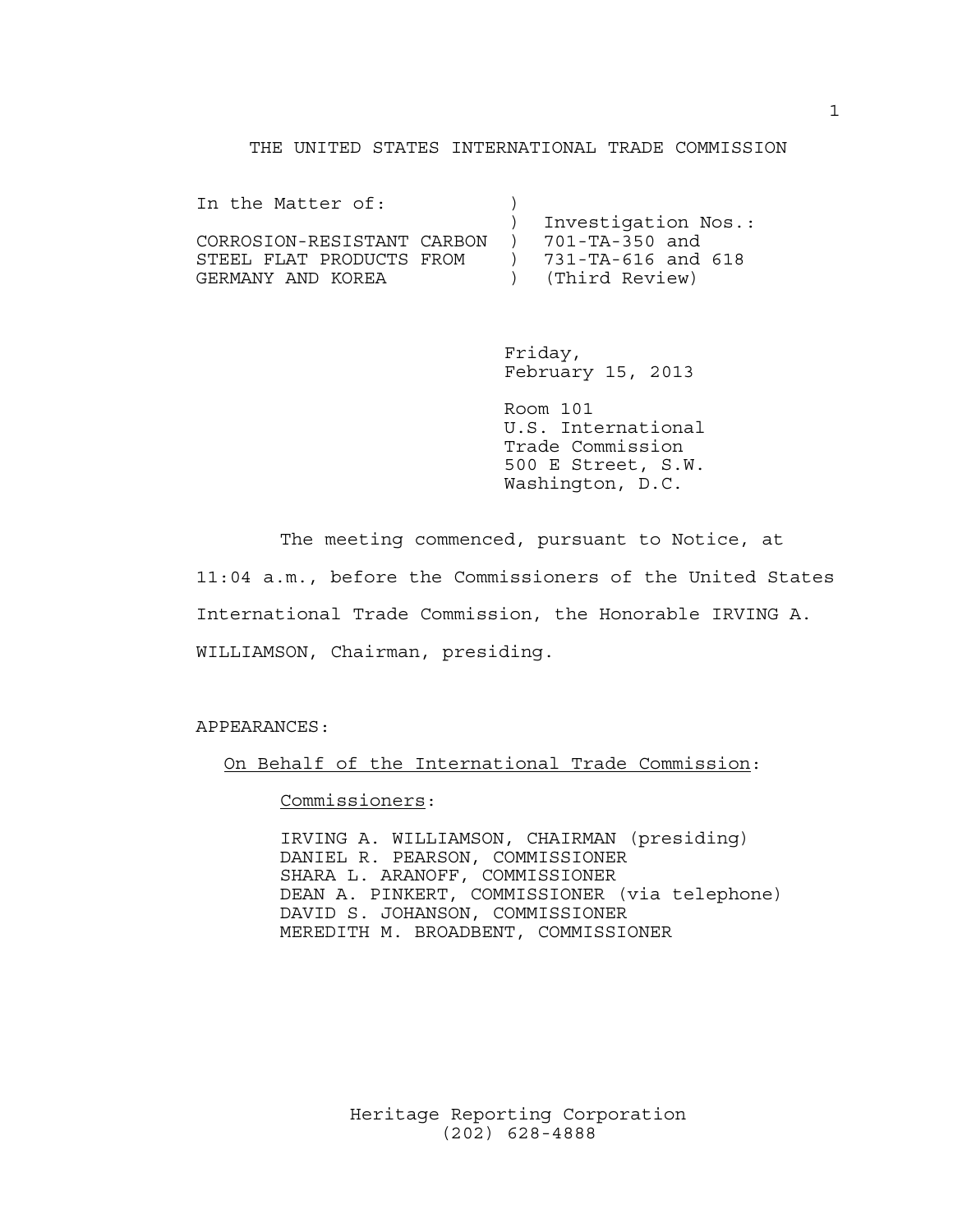APPEARANCES: (Cont'd.)

Staff:

 SHARON BELLAMY, HEARINGS AND INFORMATION ASSISTANT LISA R. BARTON, ACTING SECRETARY TO THE COMMISSION MARY MESSER, INVESTIGATOR KAREN TAYLOR, INTERNATIONAL TRADE ANALYST SAMANTHA DAY, ECONOMIST DAVID BOYLAND, ACCOUNTANT-AUDITOR DAVID FISHBERG, ATTORNEY DOUGLAS CORKRAN, SUPERVISORY INVESTIGATOR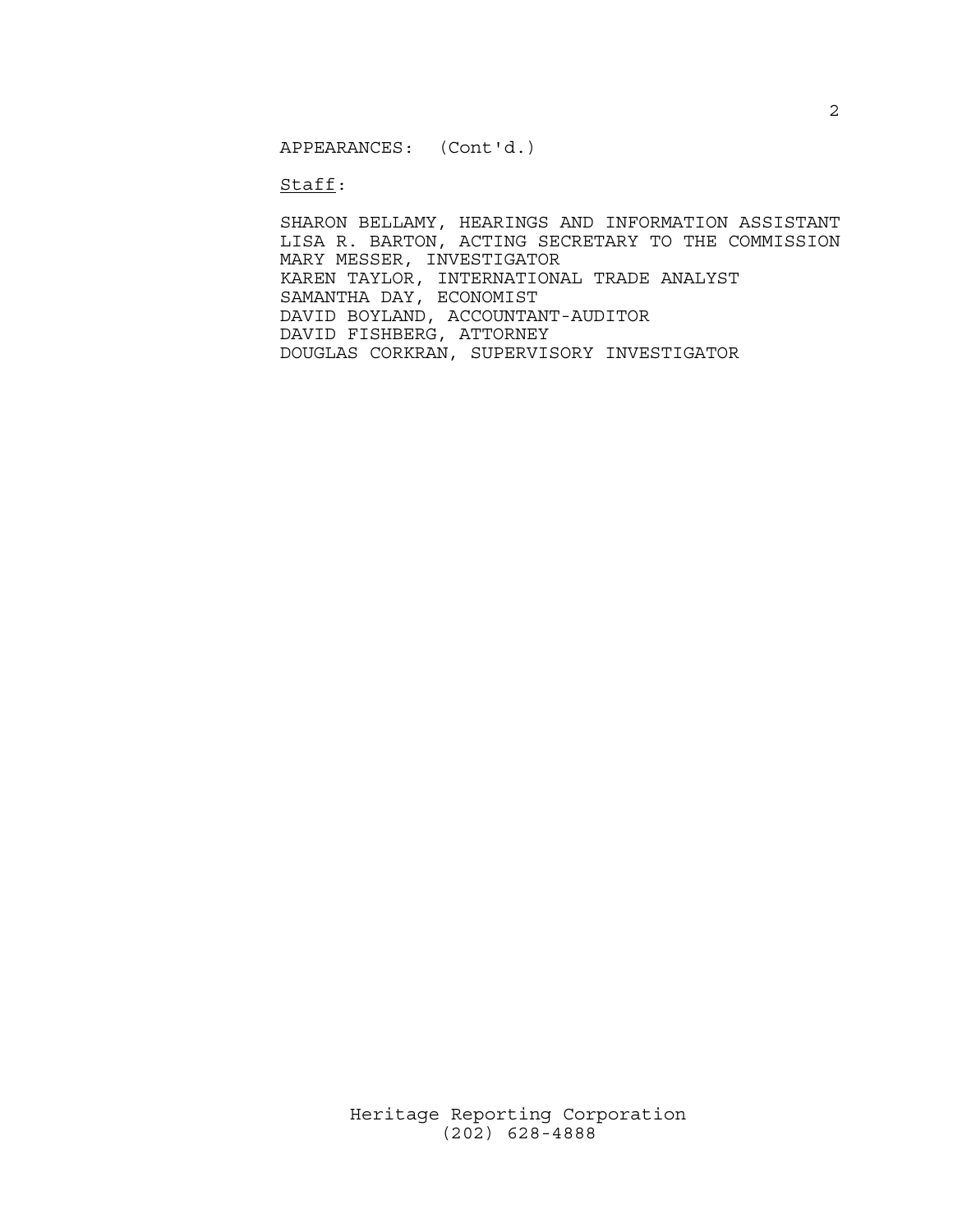## I N D E X

### en de la provincia de la provincia de la provincia de la provincia de la provincia de la provincia de la provi<br>Para la provincia de la provincia de la provincia de la provincia de la provincia de la provincia de la provin

| Agenda For Future Meeting: None                                                                                                                  |   |
|--------------------------------------------------------------------------------------------------------------------------------------------------|---|
| Minutes: February 7 and 8, 2013                                                                                                                  | 4 |
| Ratification List: 13-003                                                                                                                        | 4 |
| Vote In Inv. Nos. 701-TA-350 and 731-TA-616<br>and 618 (Third Review) (Corrosion-Resistant Carbon<br>Steel Flat Products From Germany and Korea) | 4 |
| Outstanding Action Jackets: None                                                                                                                 |   |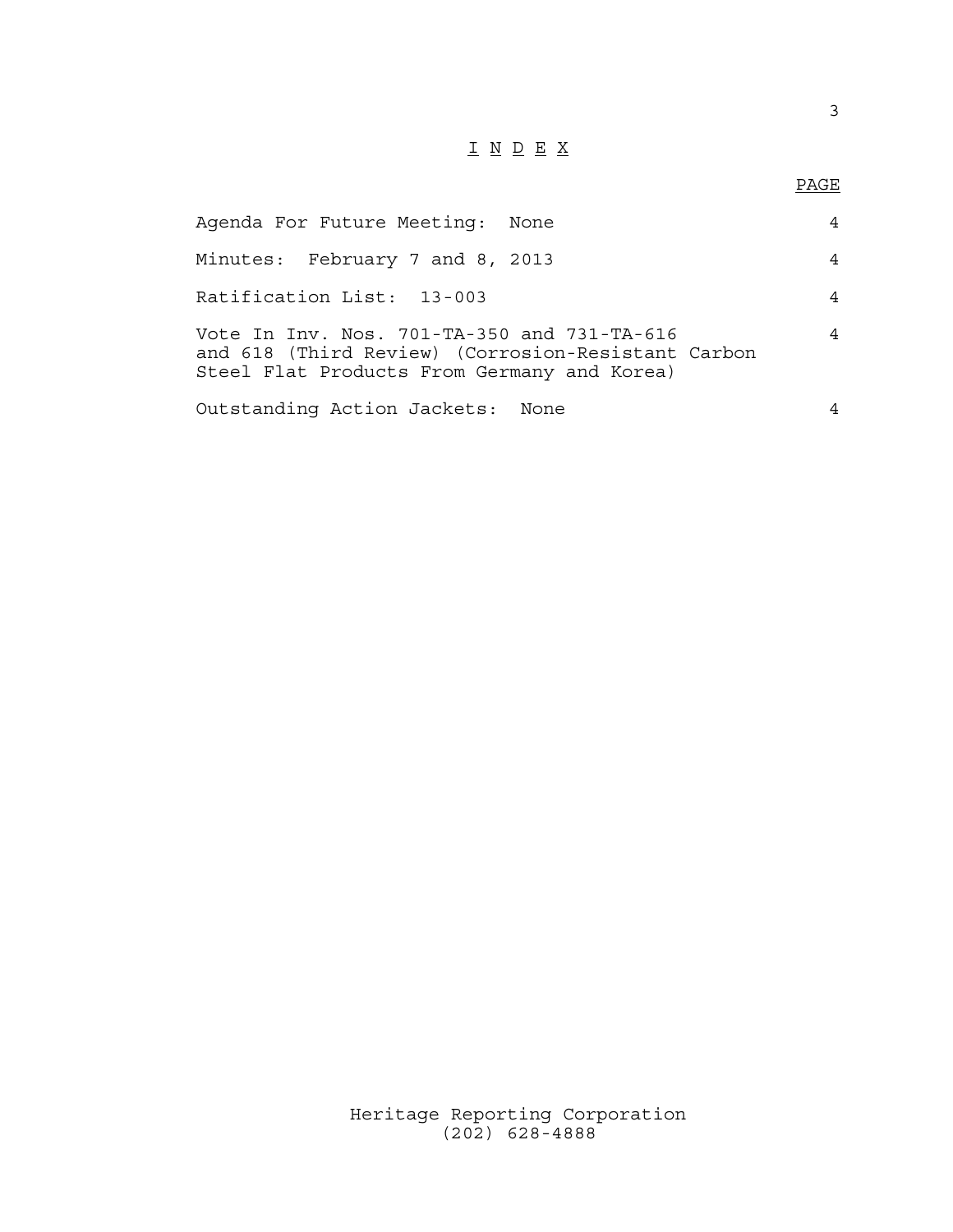1 P R O C E E D I N G S 2 (11:04 a.m.) 3 CHAIRMAN WILLIAMSON: Sorry for the late 4 start. This meeting of the U.S. International Trade 5 Commission will now come to order. 6 Welcome to Commissioner Pinkert, who is 7 participating by telephone. 8 COMMISSIONER PINKERT: Good morning. 9 CHAIRMAN WILLIAMSON: Good morning. 10 I understand that there are no agendas for 11 future meetings or outstanding action jackets to 12 consider. 13 Are there any objections to approval of the 14 minutes of February 7 and 8, 2013, or Ratification 15 List 13-003? 16 (No response.) 17 CHAIRMAN WILLIAMSON: Hearing none, they are 18 approved. 19 Next we turn to the vote in Investigation 20 Nos. 701-TA-350 and 731-TA-616 and 618 (Third 21 Review)(Corrosion-Resistant Carbon Steel Flat Products 22 From Germany and Korea). 23 Welcome to Mr. Corkran and the staff who 24 participated in these investigations. 25 Are there any questions for the staff?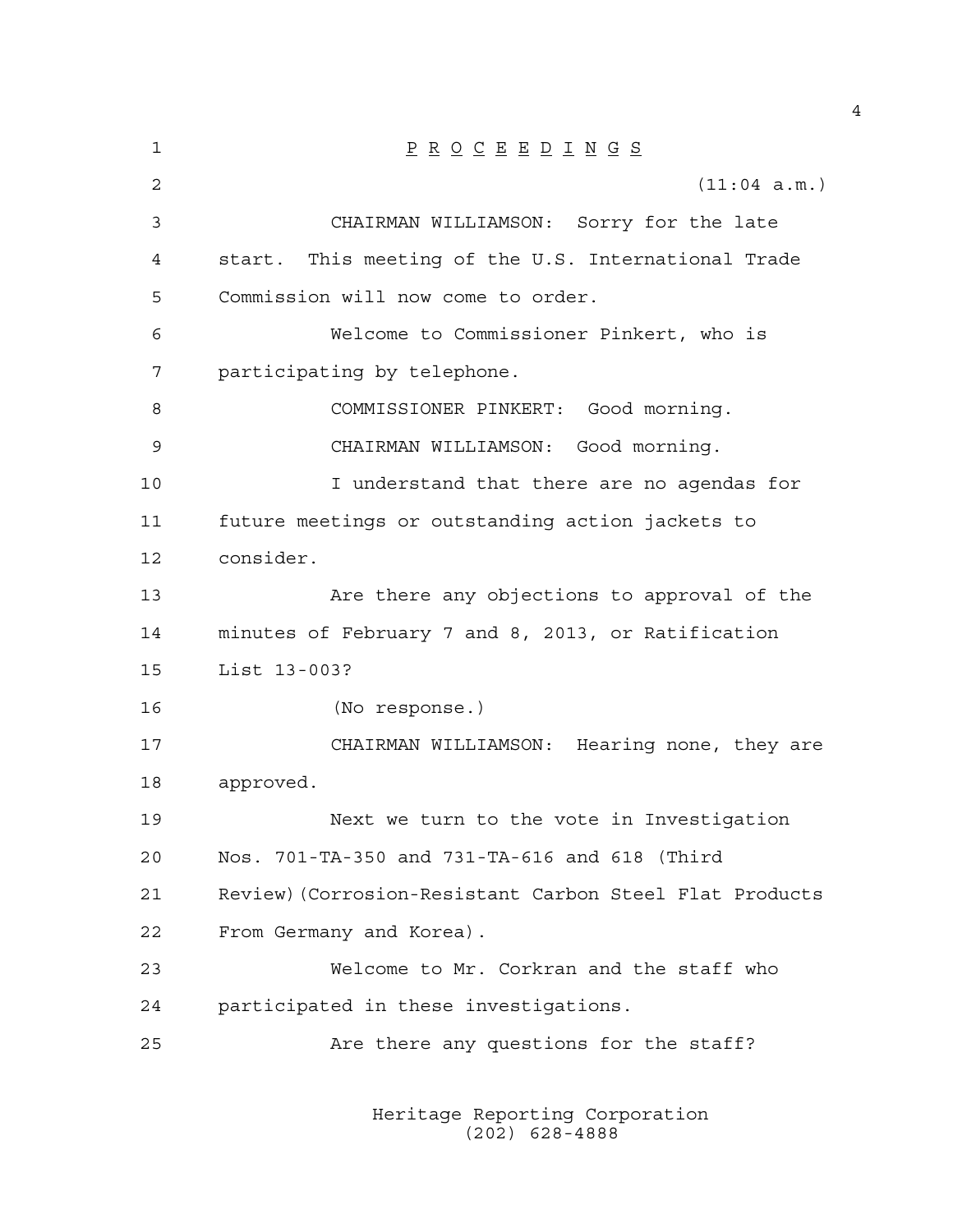1 (No response.)

2 CHAIRMAN WILLIAMSON: Are there any 3 additions or corrections to the staff report? 4 MR. CORKRAN: Douglas Corkran, Office of 5 Investigations. Thank you, Chairman Williamson. 6 Staff has no additions or corrections to the staff 7 report. 8 CHAIRMAN WILLIAMSON: Okay. And is there 9 any objection to approval of the staff report? 10 (No response.) 11 CHAIRMAN WILLIAMSON: Hearing none, it is 12 approved. 13 Madam Secretary, will you please call the 14 roll? 15 MS. BARTON: Thank you. Commissioner 16 Williamson? 17 CHAIRMAN WILLIAMSON: I vote in the negative 18 with respect to both countries. 19 MS. BARTON: Commissioner Pinkert? 20 COMMISSIONER PINKERT: I vote in the 21 negative. 22 MS. BARTON: Commissioner Broadbent? 23 COMMISSIONER BROADBENT: I vote in the 24 negative with respect to both countries. 25 MS. BARTON: Commissioner Aranoff?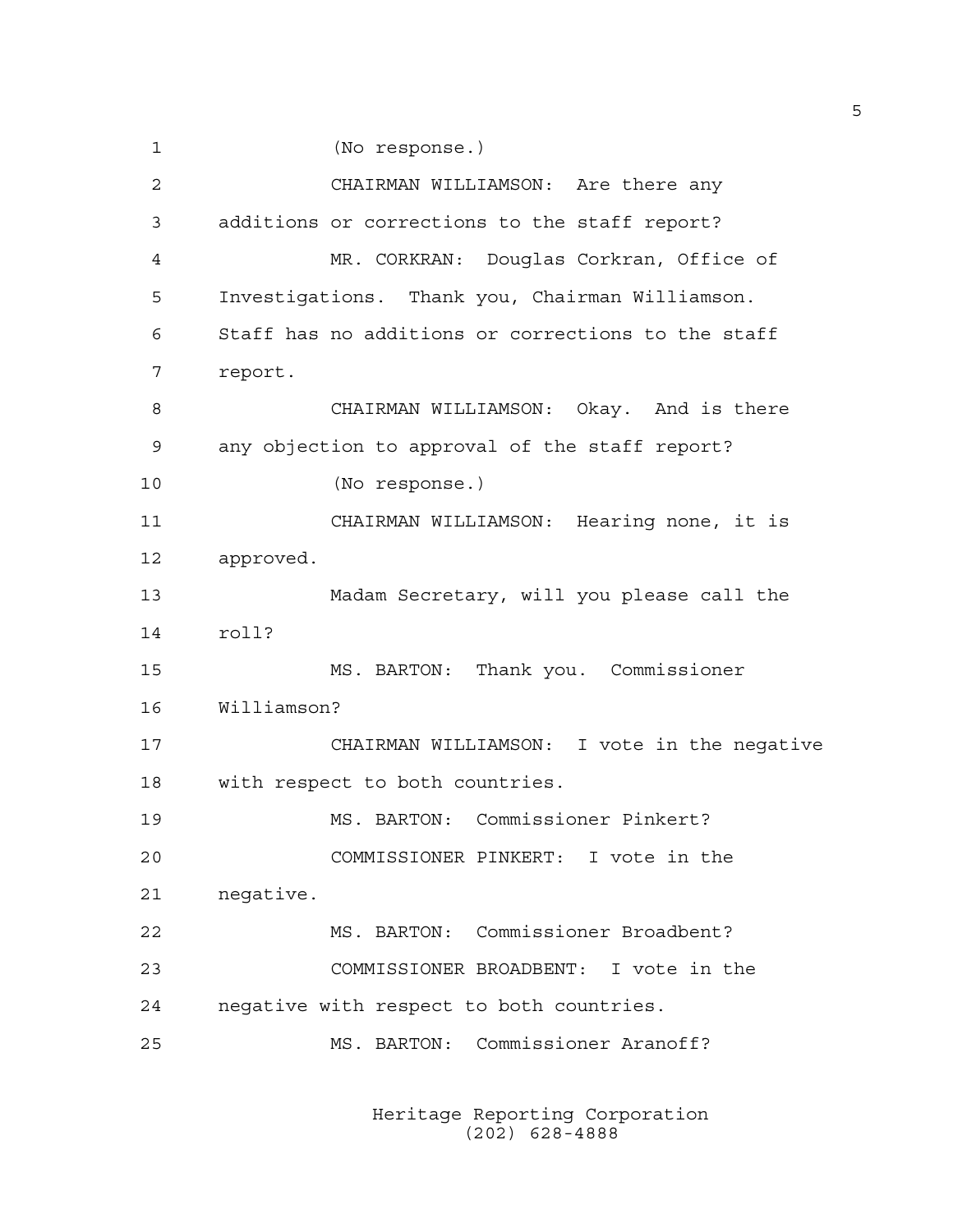1 COMMISSIONER ARANOFF: I vote in the 2 negative. 3 MS. BARTON: Commissioner Johanson? 4 COMMISSIONER JOHANSON: I vote in the 5 negative. 6 MS. BARTON: Commissioner Pearson? 7 COMMISSIONER PEARSON: I vote in the 8 negative. 9 MS. BARTON: Mr. Chairman, the Commission 10 has reached a negative determination. 11 CHAIRMAN WILLIAMSON: Thank you, Madam 12 Secretary. 13 Further information regarding these 14 determinations will be in the press release. 15 Commissioners' opinions are currently scheduled to be 16 transmitted to the Secretary of Commerce on or before 17 March 5, 2013. 18 Thank you to all the staff who participated 19 in these investigations. 20 Seeing that there is no other business 21 before the Commission, this meeting is adjourned. 22 (Whereupon, at 11:06 a.m., the meeting in 23 the above-entitled matter was concluded.)  $24 /$ 25 //